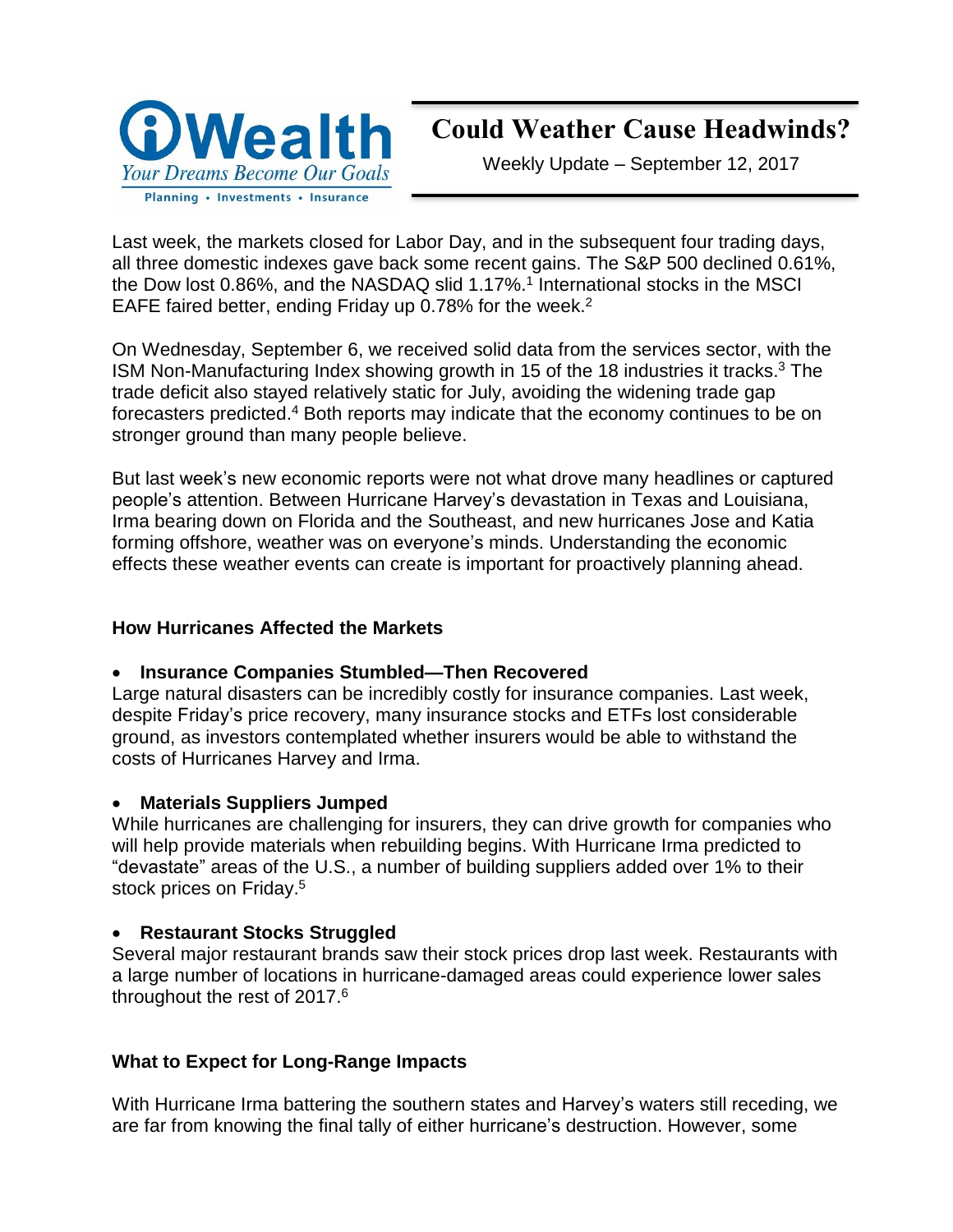estimates indicate that recovery could cost as much as \$100 billion or more—for each storm.<sup>7</sup>

Due to these massive recovery efforts, natural disasters like this can end up having a net-positive effect on the economy.<sup>8</sup> Ultimately, industries such as construction, transportation, and logistics often benefit from rebuilding. Meanwhile, industries such as insurance and hospitality may suffer due to the losses they experience.<sup>9</sup>

While the costs from damages will be immense, the true economic impact will be important to track as the weather events continue. In the meantime, we also believe that paying attention to the human side of weather catastrophes is just as important. We send our thoughts and best wishes to everyone affected by these storms, and we hope for as swift a recovery as possible.

Should you have any questions or concerns about how severe weather events could affect your financial future, we are always ready to talk.

#### **ECONOMIC CALENDAR**

**Tuesday:** JOLTS **Wednesday:** PPI-FD **Thursday:** Consumer Price Index **Friday:** Retail Sales, Industrial Production, Business Inventories, Consumer Sentiment

| DATA AS OF 9/8/2017          | 1 WEEK   | <b>SINCE 1/1/17</b> | 1 YEAR | 5 YEAR | 10 YEAR   |
|------------------------------|----------|---------------------|--------|--------|-----------|
| STANDARD & POOR'S 500        | $-0.61%$ | 9.94%               | 12.84% | 11.35% | 5.41%     |
| <b>DOW</b>                   | $-0.86%$ | 10.30%              | 17.95% | 10.37% | 5.21%     |
| <b>NASDAQ</b>                | $-1.17%$ | 18.15%              | 20.93% | 15.19% | 9.50%     |
| <b>INTERNATIONAL</b>         | 0.78%    | 16.01%              | 12.73% | 5.23%  | $-1.00\%$ |
| DATA AS OF 9/8/2017          | 1 MONTH  | 6 MONTHS            | 1 YEAR | 5 YEAR | 10 YEAR   |
| <b>TREASURY YIELDS (CMT)</b> | 0.96%    | 1.14%               | 1.22%  | 1.64%  | 2.06%     |

Notes: All index returns (except S&P 500) exclude reinvested dividends, and the 5-year and 10-year returns are annualized. The total returns for the S&P 500 assume reinvestment of dividends on the last day of the month. This may account for differences between the index returns published on [Morningstar.com](http://morningstar.com/) and the index returns published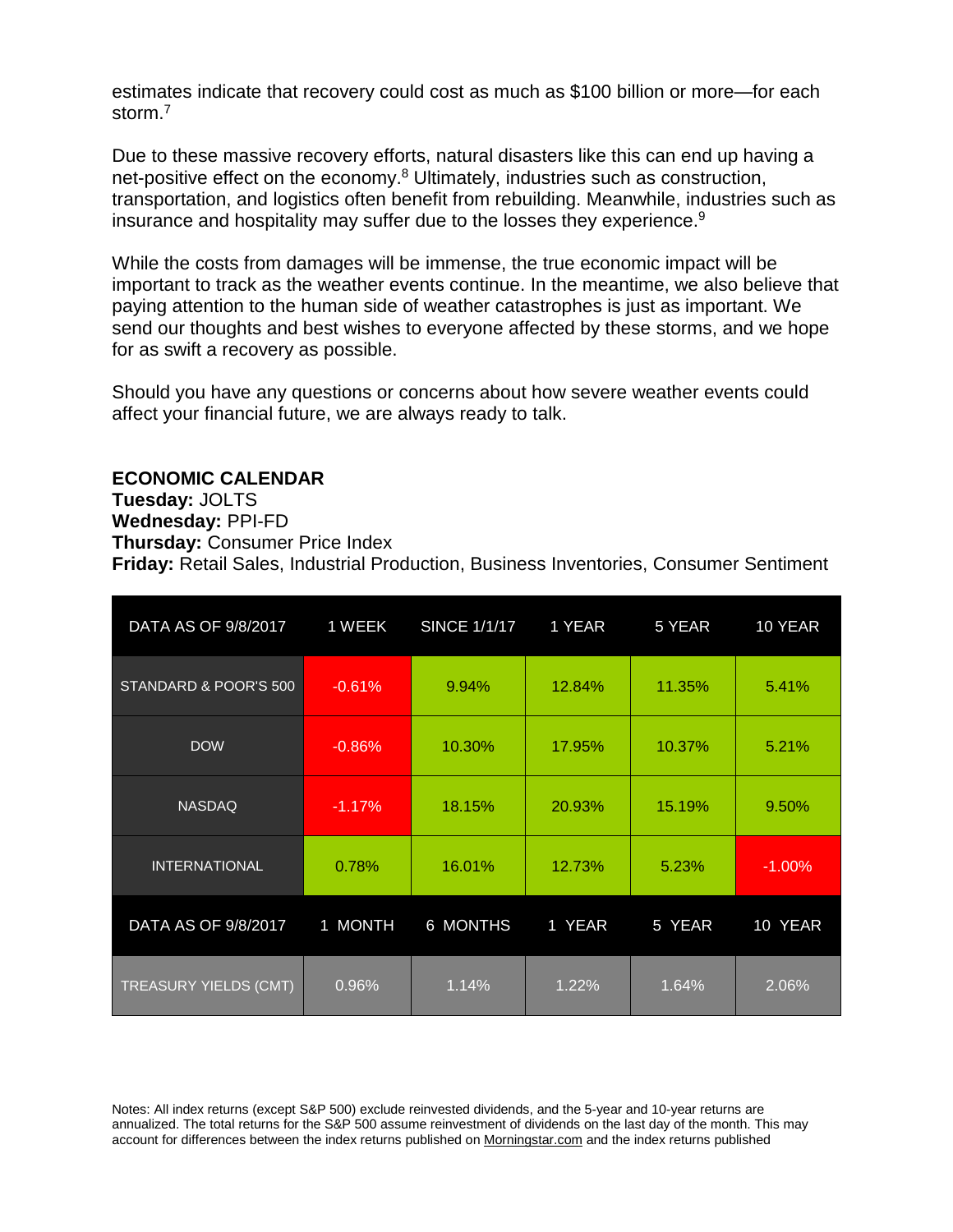elsewhere. International performance is represented by the MSCI EAFE Index. Past performance is no guarantee of future results. Indices are unmanaged and cannot be invested into directly.



*"As you grow older, you will discover that you have two hands, one for helping yourself, the other for helping others."*

– Audrey Hepburn



## **Mexican Quinoa Salad with Orange Lime Dressing**



## **Ingredients:**

**Salad** *(Place all ingredients in a large bowl.)* 5 to 6 cups mixed greens 1 cup cooked quinoa (red or white) 1 cup frozen corn 1 cup cooked black beans, seasoned with equal parts sea salt, cumin, chili, and garlic powder (save your bean liquid for the dressing) ¼ cup diced red onion 1 orange, segmented ½ ripe avocado, chopped ¼ cup of fresh cilantro, chopped or torn

#### **Dressing** *(Blend all ingredients until smooth.)*

½ ripe avocado 1 large lime, juiced (about 4 TBSP) 2 TBSP orange juice concentrate or 4 TBSP fresh orange juice 1 to 2 tsp sweetener of choice (agave, maple syrup, honey) 1 to 2 tsp hot sauce ¼ tsp cumin powder 1/8 tsp chili powder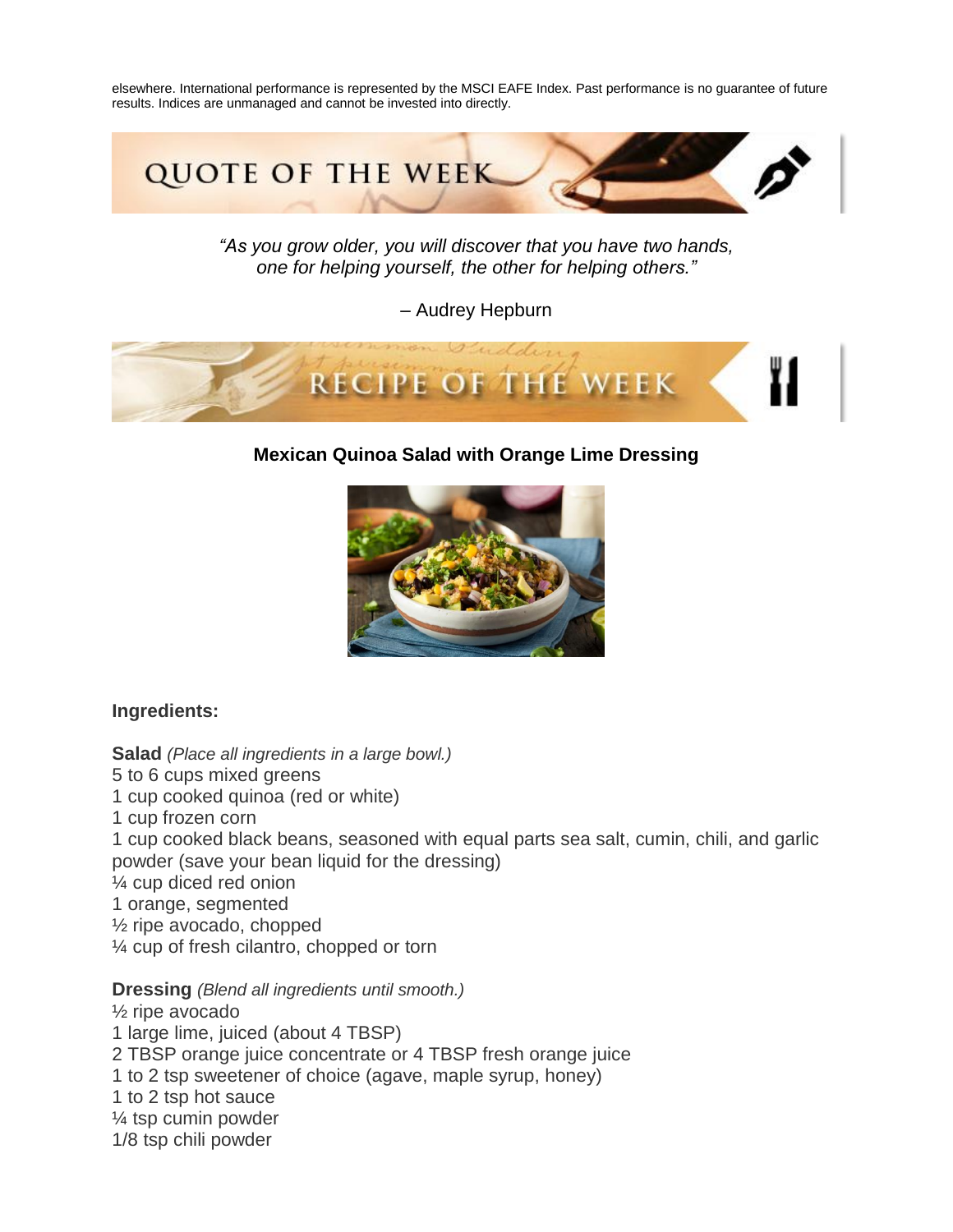generous pinches of sea salt and black pepper 1 TBSP fresh minced cilantro 3 to 4 TBSP black bean liquid (from can or water)

# **Directions:**

- 1. Pour salad dressing on salad.
- 2. Toss to distribute evenly.
- 3. Eat and enjoy!

Recipe adapted from Whitney's Kitchen<sup>10</sup>



# **Beware of Fake-Charity Scams Related to Hurricane Relief**

The Internal Revenue Service issued a warning about possible fake-charity scams that emerge during hurricane season. Be aware of criminals who try to take advantage of people's generosity by impersonating charities to get money or private information from well-meaning taxpayers. Such fraudulent schemes may involve contact by telephone, social media, email, or in-person solicitations.

The IRS encouraged taxpayers to seek out recognized charitable groups for their donations. IRS.gov has the tools people need to check the status of charitable organizations quickly and easily. Taxpayers suspecting fraud by email should visit IRS.gov and search for the keywords "Report Phishing."

More information about tax scams and schemes may be found at IRS.gov using the keywords "scams and schemes." Details on available relief can be found on the disaster relief page here on the IRS [website.](https://www.irs.gov/newsroom/tax-relief-in-disaster-situations)

\* This information is not intended to be a substitute for specific individualized tax advice. We suggest you discuss your specific tax issues with a qualified tax advisor.

Tip courtesy of  $IRS.gov^{11}$ 



**Hit a Knockdown Lob Shot**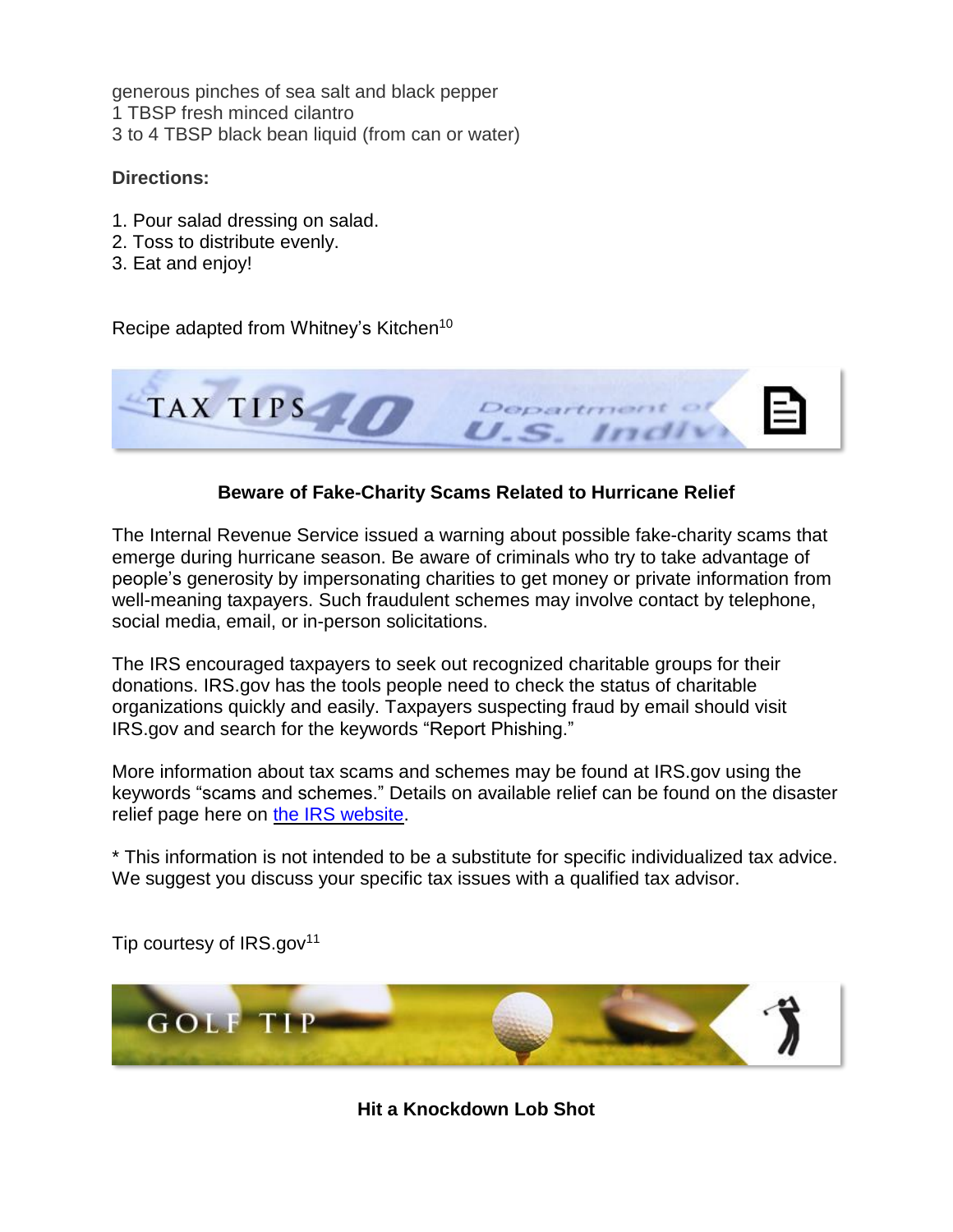It may seem counterintuitive to use "knockdown" and "flop shot" in the same sentence, but it works. Hitting a good, go-to flop shot is easier than you think. First, make sure you notice the loft of your lob wedge. Most hover in the 58- to 60-degree range, meaning you should have no problem lifting the ball into the air. There's no need to try to lift the ball upward.

To hit the knockdown flop shot, position the ball front of center in your stance, with your hands just ahead of the golf ball. Because you already have plenty of loft, there's no need to rotate the face open. Keep it square to the target.

As you initiate your backswing, cock your wrists so the club is already parallel to the ground when your hands reach your thighs. Continue your backswing as you normally would, and keep that angle.

As you transition from the top of your swing to impact, here's the most important bit of info: Keep your hands ahead of the ball and stay low. If you try to flip the ball up, you might occasionally hit a lobber, but you probably won't be able to control it. Instead, stay low both at impact and through the finish. The result will be a nice mid-high lob shot that trickles a few feet forward once it hits the green.

Tips Courtesy of GolfTips Magazine<sup>12</sup>



# **The Foundation for Healthy Sleep Habits**

Sleeping at least seven high-quality hours is essential for optimal health. Sleep gives you the foundation for all your daily habits and decisions.

Sleep deprivation can negatively affect your mood and temperament, as well as your ability to focus on daily tasks. Lack of sleep influences what and how much you eat. During the rapid eye movement (REM) stage of sleep, your brain sorts the important information from the unimportant and files long-term memory. Sleeping fewer than seven hours a night is associated with weight gain, diabetes, high blood pressure, and depression, among other health risks.

On the flip side, making sleep a priority might help you achieve your other wellness goals, such as stress management. When your body and mind are well-rested, you'll be able to respond to life with greater perspective and understanding. Try these tips for getting better sleep and creating the foundation for your overall wellness.

**Set a sleep goal.** Aim to get at least seven hours of sleep a night so that you have the energy to tackle everyday demands.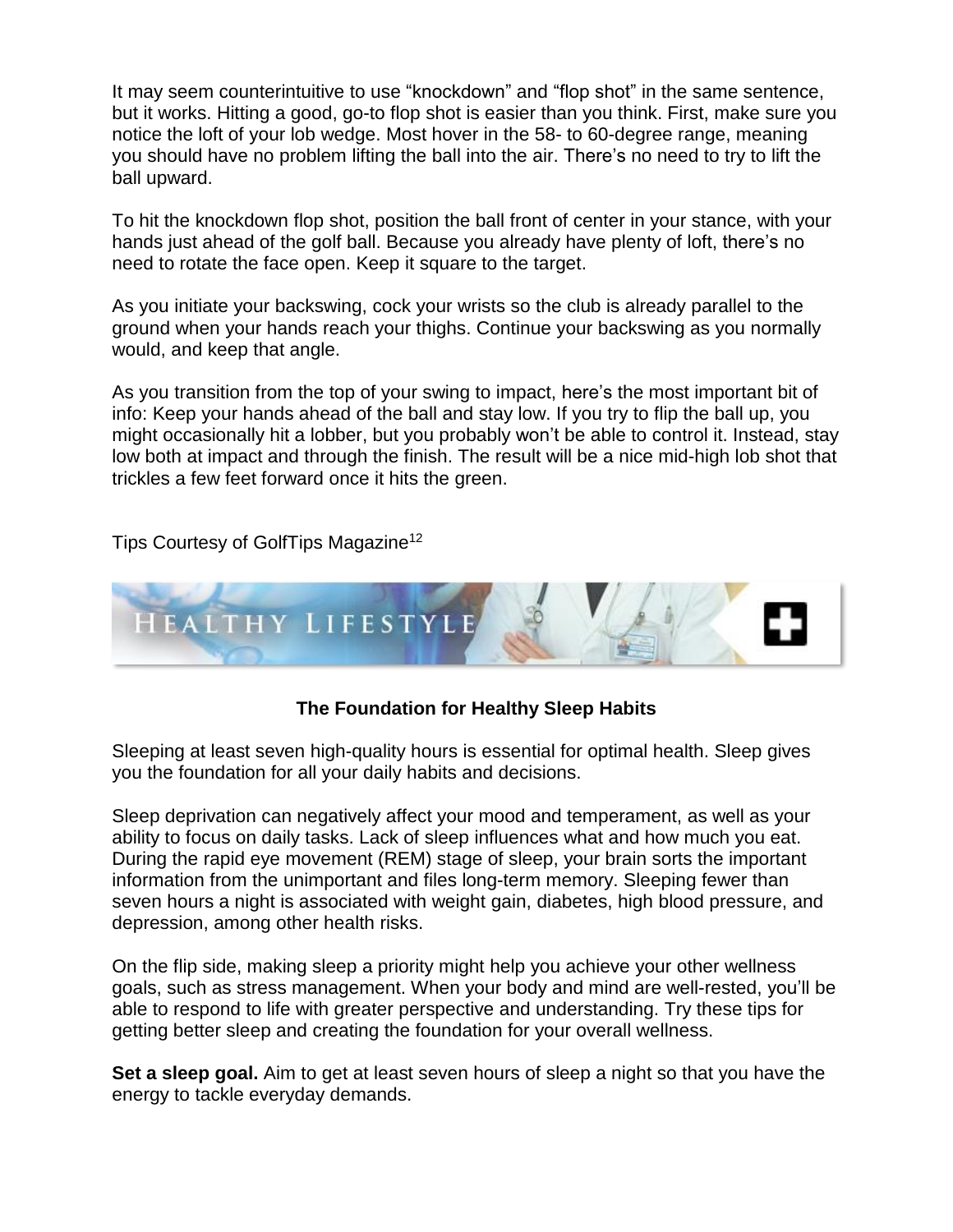**Establish a regular bedtime and honor it.** The first step to behavior change is making a commitment toward what you want to accomplish and sticking to your plan.

**Eat healthier foods.** The next time you find yourself mindlessly snacking, ask yourself if you may be tired rather than hungry. It's common to mistake fatigue or emotions for hunger.

**Ease into sleep.** Try deep breathing, progressive muscle relaxation, gentle stretching, or guided imagery to help focus your attention away from worries and into the present. If your busy mind keeps you awake, jot down your thoughts in a journal or on a pad of paper by your bed.

Tips courtesy of Mayo Clinic<sup>13</sup>



#### **Five Ways to Make Your Home Greener**

Lowering our impact on the environment can go a long way toward protecting the Earth. The place we can start making change is the one we know best: our homes. Here are five ways you can make your house more eco-friendly; you will also save money over time in your energy and water bills.

**Choose energy-efficient appliances.** When it's time to swap out that old refrigerator, washer, or other appliance with a new one, choose ones that are certified by Energy Star, which denotes products that meet a high level of energy efficiency.

**Reduce water use.** Install aerators on your faucets and change to low-flow shower heads. Outside your home, choose native vegetation for your landscaping.

**Explore solar energy.** Solar power can be harnessed to create electricity for your home, to heat water, and to improve indoor lighting. The U.S. Department of Energy's Office of Energy Efficiency and Renewable Energy can help you find the right solar solutions for you.

**Use no- to low-VOC products.** Aim to use paints and cleaning products with low to no volatile organic compounds, or VOCs. VOCs may cause headaches, nausea, and irritation to the respiratory system, skin, and eyes, among other ailments.

**Choose composting.** Food waste in landfills generates methane, a greenhouse gas. Cut your carbon footprint by composting food scraps, except meat, in a backyard composting bin or even a worm bin.

Tip courtesy of U.S. Green Building Council<sup>14</sup>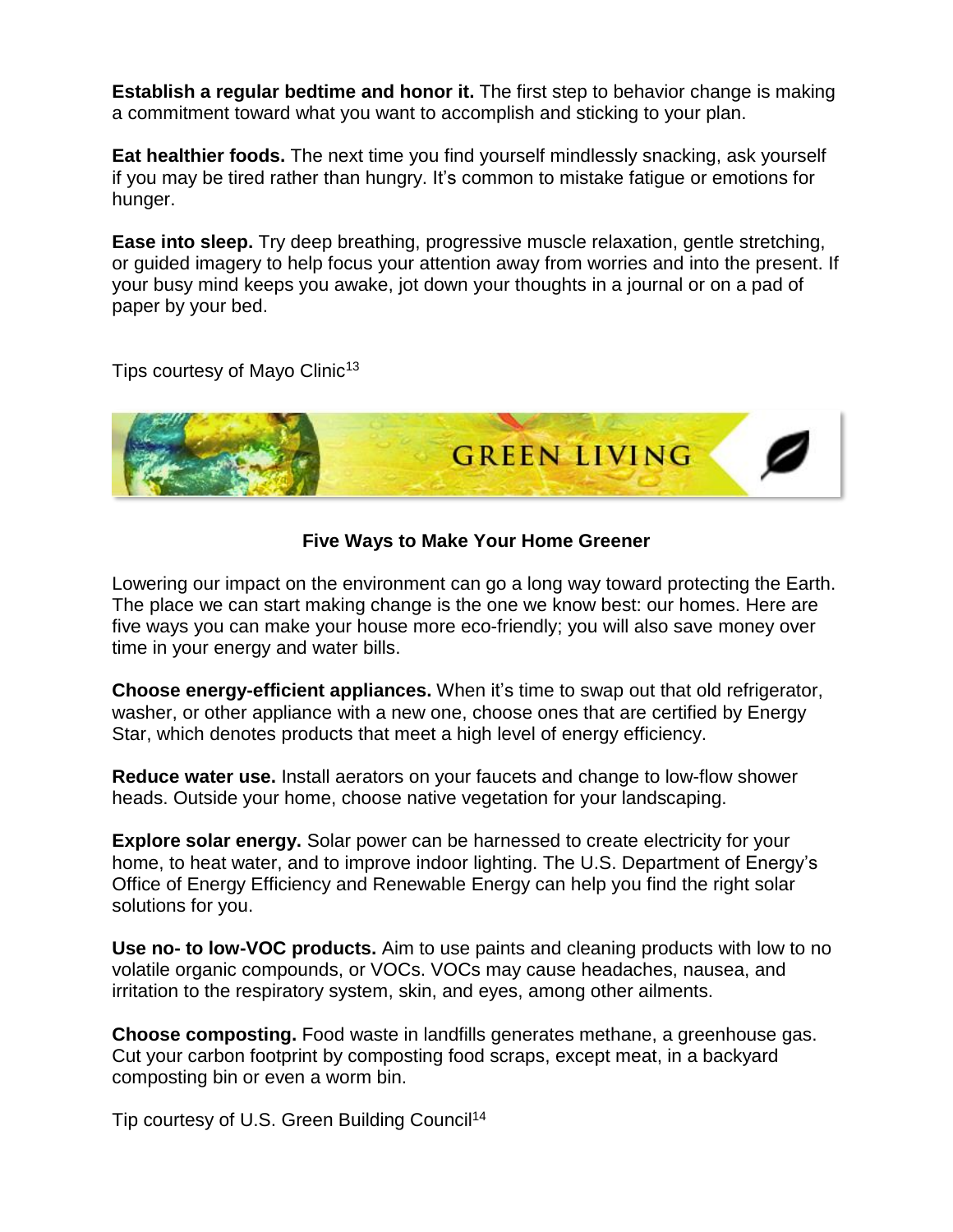#### *Share the Wealth of Knowledge!*

#### *Please share this market update with family, friends, or colleagues. . We love being introduced!*

Securities, advisory services, and insurance products are offered through Investment Centers of America, Inc. (ICA), member FINRA, SIPC, a Registered Investment Advisor, and affiliated insurance agencies. ICA and iWealth are separate companies.

Investing involves risk including the potential loss of principal. No investment strategy can guarantee a profit or protect against loss in periods of declining values.

Diversification does not guarantee profit nor is it guaranteed to protect assets.

International investing involves special risks such as currency fluctuation and political instability and may not be suitable for all investors.

The Standard & Poor's 500 (S&P 500) is an unmanaged group of securities considered to be representative of the stock market in general.

The Dow Jones Industrial Average is a price-weighted average of 30 significant stocks traded on the New York Stock Exchange and the NASDAQ. The DJIA was invented by Charles Dow back in 1896.

The Nasdaq Composite is an index of the common stocks and similar securities listed on the NASDAQ stock market and is considered a broad indicator of the performance of stocks of technology companies and growth companies.

The MSCI EAFE Index was created by Morgan Stanley Capital International (MSCI) that serves as a benchmark of the performance in major international equity markets as represented by 21 major MSCI indices from Europe, Australia, and Southeast Asia.

The 10-year Treasury Note represents debt owed by the United States Treasury to the public. Since the U.S. Government is seen as a risk-free borrower, investors use the 10-year Treasury Note as a benchmark for the long-term bond market.

Opinions expressed are subject to change without notice and are not intended as investment advice or to predict future performance.

Past performance does not guarantee future results.

You cannot invest directly in an index.

Consult your financial professional before making any investment decision.

Fixed income investments are subject to various risks including changes in interest rates, credit quality, inflation risk, market valuations, prepayments, corporate events, tax ramifications and other factors.

These are the views of Platinum Advisor Marketing Strategies, LLC, and not necessarily those of the named representative, Broker dealer or Investment Advisor, and should not be construed as investment advice. Neither the named representative nor the named Broker dealer or Investment Advisor gives tax or legal advice. All information is believed to be from reliable sources; however, we make no representation as to its completeness or accuracy. Please consult your financial advisor for further information.

By clicking on these links, you will leave our server, as the links are located on another server. We have not independently verified the information available through this link. The link is provided to you as a matter of interest. Please click on the links below to leave and proceed to the selected site.